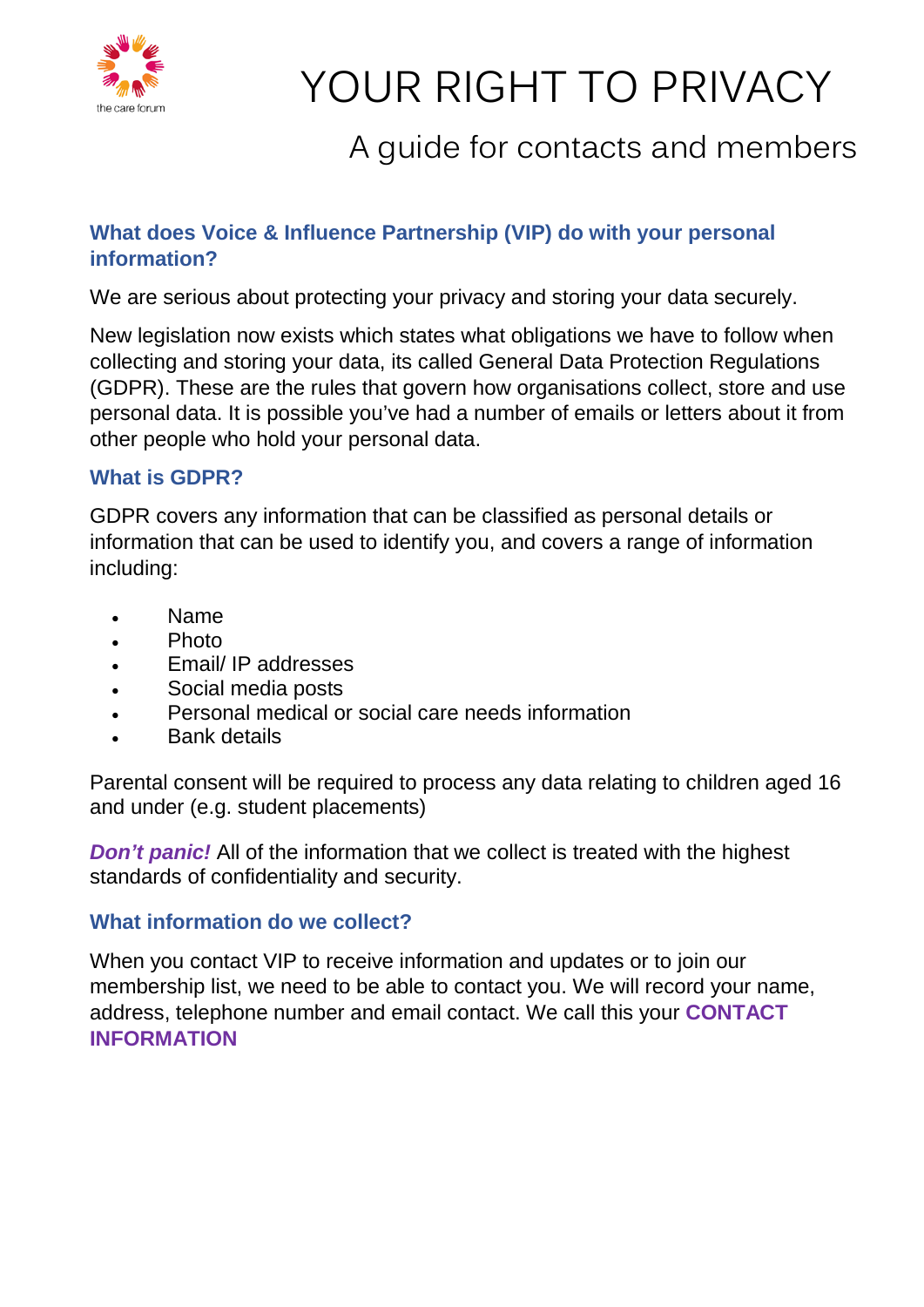

# YOUR RIGHT TO PRIVACY

## A guide for contacts and members

As a contact or member, you may also provide information about your specific interests in VIP's work, information about services you have commented on, and any preferences for the kind of information you wish to receive. We call this **SENSITIVE PERSONAL INFORMATION**

We will also need to monitor who VIP is in contact with for equalities monitoring, including your age, disability, ethnicity, gender or sexuality. We call this **DEMOGRAPHIC DATA**. You can provide this data for yourself as an individual or about the organisation you represent (if appropriate).

#### **Where is this information kept?**

VIP keeps all of these records on password protected, encrypted digital systems, which are regularly updated with secure protection. Where back-ups are in the cloud these will be GDPR compliant.

We have strict controls over who can access your personal data. All mobile devices are digitally encrypted, and password protected, and we have tight controls about who can access VIP data.

We do not keep paper records.

#### **Why do we collect this data?**

VIP collects this data for the following reasons:

| <b>CONTACT INFORMATION</b> | So that we can keep in touch with you.                                                                                                                                        |
|----------------------------|-------------------------------------------------------------------------------------------------------------------------------------------------------------------------------|
| <b>SENSITIVE PERSONAL</b>  | So that we can send you relevant information.                                                                                                                                 |
| <b>INFORMATION</b>         |                                                                                                                                                                               |
| <b>DEMOGRAPHIC DATA.</b>   | So that we can monitor if VIP is contacting a broad<br>range of people and partner organisations, we may<br>need to report anonymously equalities data about<br>our contacts. |

VIP will only collect the data it really needs, and will only keep that data for a period of time required either by law or for a period where it must be retained for business purposes, usually only 3 years.